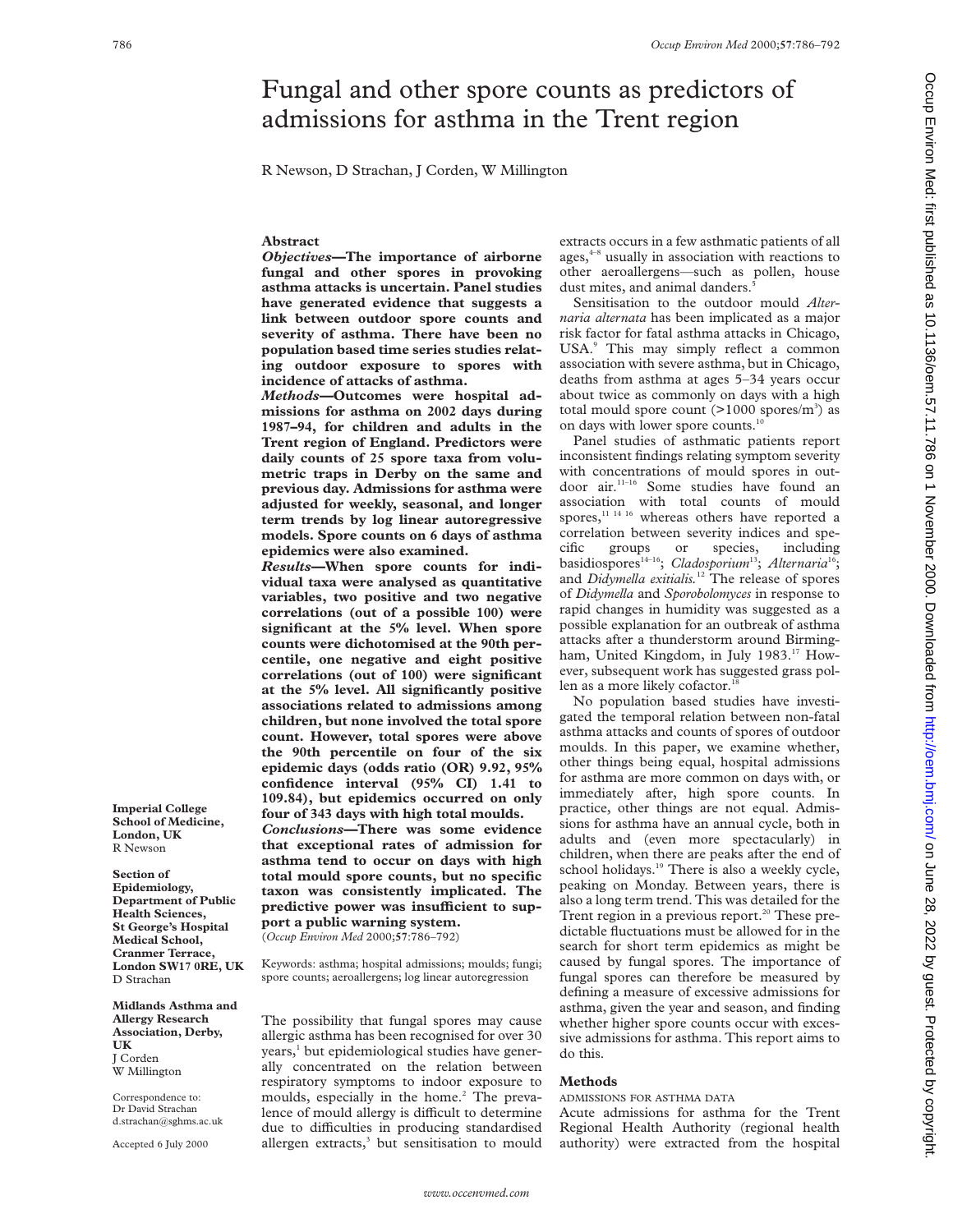episodes system, as described previously.<sup>20 21</sup> These data contained daily counts of patients, where a day is taken as the interval from midnight to midnight on Greenwich mean time (GMT). For each of the 2435 days from 1 July 1987 to 28 February 1994, two sets of admissions for asthma were recorded, one for patients aged 0–14 years, the other for patients aged 15 years or over. These two separate series were defined because of the radically different pattern of annual cycles in the two age groups. Mean daily admissions for asthma were 10.7 a day in the 0–14 year group and 10.6 in patients aged 15 or over.

#### SPORE COUNT DATA

These were collected from a succession of volumetric spore traps<sup>22</sup> sited in Derby. Data from 1987 to 1991 were collected with a Morrow-Brown volumetric spore trap.<sup>23</sup> From 1987 to 1990, this was sited on a second storey roof 10 m above ground level in central Derby. In 1990, building developments caused a site change to the roof of the Mickleover site of Derby University, in a suburb about 4 km south west of central Derby, 100 m above sea level and 10 m above ground level. In 1991, the Morrow-Brown trap was replaced by a new volumetric trap (Burkard, Rickmansworth, UK). Either a daily slide or a 7 day drum trap was used, and mounting and staining techniques followed the local standard methods.<sup>23</sup> Spores were identified by taxon and counted

over one microscope field along the length of the microscope slide, and the count was multiplied by the appropriate factor to yield the mean spore count  $/m<sup>3</sup>$  of air for each taxon on each day. The day corresponding to a given date is defined as the interval from 0000 GMT on that date to 0000 GMT on the next date. Two ways were used for matching the days of the spore count data with the days of the hospital episode system data on admissions for asthma. These matched the hospital admissions with the spore count on the same day (a 0 day lag) and on the previous day (a 1 day lag).

Daily counts were available for 30 elementary spore taxa, mutually exclusive on any given day (table 1). All taxa are fungal, except for *Actinomycetes* (bacteria), *Myxomycetes* (slime moulds), algae, *Pteridophytes* (fern spores), and *Pteridium* (bracken). Series of spore counts were available with varying degrees of completeness. For all taxa, there were gaps in the series in the winter months from 1987–90, but from 1990–1, when year round recording began, spore counts in these months were low. As well as the 30 elementary taxa, three summary taxa were defined by summing subsets of the elementary taxa, with a view to defining a small number of predictors of initial interest (see footnote to table 1).

#### STATISTICAL METHODS

These were based on the log linear autoregression model described elsewhere.<sup>20</sup> This was a

*Table 1 Daily spore counts recorded at Derby, 1987–96*

|                                               |                 | 1 July 1987 to 28 February 1994 |                   | 1996          | 1 January 1991 to 31 December |
|-----------------------------------------------|-----------------|---------------------------------|-------------------|---------------|-------------------------------|
| Taxon name                                    | Daily<br>counts | Positive<br>counts              | High<br>$counts*$ | Mean<br>count | 90th<br>percentile*           |
| Elementary taxa:                              |                 |                                 |                   |               |                               |
| Alternaria                                    | 2010            | 1321                            | 190               | 65.47         | 160                           |
| Aspergillus or Penicillium type <sup>+</sup>  | 2010            | 1983                            | 228               | 140.38        | 300                           |
| Cladosporium                                  | 2010            | 1994                            | 244               | 2806.49       | 8156                          |
| Ерісоссит                                     | 2010            | 869                             | 297               | 9.12          | 30                            |
| Botrytis                                      | 2010            | 1542                            | 271               | 46.83         | 132                           |
| Sporobolomyces                                | 2010            | 2006                            | 360               | 3170.21       | 6565                          |
| Tilletiopsis                                  | 2010            | 2002                            | 392               | 1707.39       | 4095                          |
| Coloured basidiospores                        | 2010            | 1887                            | 214               | 264.09        | 692                           |
| Miscellaneous hyaline basidiospores‡          | 2010            | 1964                            | 222               | 521.38        | 1416                          |
| Ustilago                                      | 2010            | 1068                            | 226               | 64.66         | 125                           |
| <b>Rusts</b>                                  | 2010            | 1222                            | 223               | 15.86         | 50                            |
| Didymella                                     | 2010            | 1649                            | 341               | 376.20        | 700                           |
| Erysiphe                                      | 2010            | 1498                            | 316               | 25.85         | 65                            |
| Leptosphaeria                                 | 2010            | 1921                            | 272               | 116.17        | 312                           |
| Miscellaneous 1-septate ascospores§           | 2010            | 1649                            | 170               | 49.77         | 125                           |
| Other ascospores                              | 2010            | 1709                            | 153               | 98.78         | 254                           |
| Torula                                        | 2010            | 610                             | 297               | 3.14          | 10                            |
| Algal group                                   | 2010            | 1113                            | 220               | 9.64          | 25                            |
| Hyaline indeterminates                        | 2010            | 1999                            | 506               | 612.29        | 1395                          |
| Pleospora                                     | 2010            | 287                             | 111               | 3.63          | 10                            |
| Myxomycetes                                   | 2010            | 114                             | 114               | 1.00          | 1                             |
| Drechslera                                    | 2010            | 223                             | 223               | 0.58          | 17                            |
| Polythrinchium                                | 2010            | 484                             | 289               | 2.75          | 8                             |
| Fern spores                                   | 2010            | 46                              | 46                | 0.07          | 1                             |
| Entomophthora                                 | 420             | 129                             | 62                | 4.84          | 15                            |
| Summary taxa**:                               |                 |                                 |                   |               |                               |
| Total ascospores                              | 2010            | 1980                            | 307               | 644.53        | 1400                          |
| Total hyaline basidiospores or ballistospores | 2010            | 2006                            | 367               | 5398.97       | 11865                         |
| Total moulds                                  | 2010            | 2010                            | 343               | 10101.00      | 23790                         |

\*High counts defined as >90th percentile for the period of continuous recording (1 January 1991 to 31 December 1996) †Comprising *Aspergillus*, *Penicillium* and other mutually indistinguishable genera.

‡Excluding *Sporobolomyces* and *Tilletiopsis*.

§Excluding *Didymella*.

¶Recorded from 1 January 1993 (all other taxa started 31 March 1987).

\*\*The three summary taxa are: total ascospores (*Didymella* +*Leptosphaeria* + *Pleospora* + miscellaneous 1-septate ascospores + other ascospores); total hyaline basidiospores and ballistospores (*Sporobolomyces* + *Tilletiopsis* + miscellaneous hyaline basidiospores); total moulds (the total of all spore counts except algal group, *Myxomycetes*, *Actinomycetes*, fern spores and *Pteridium* (non-fungal), and *Humicola*, *Entomophthora* and miscellaneous smuts (not available from 1987)).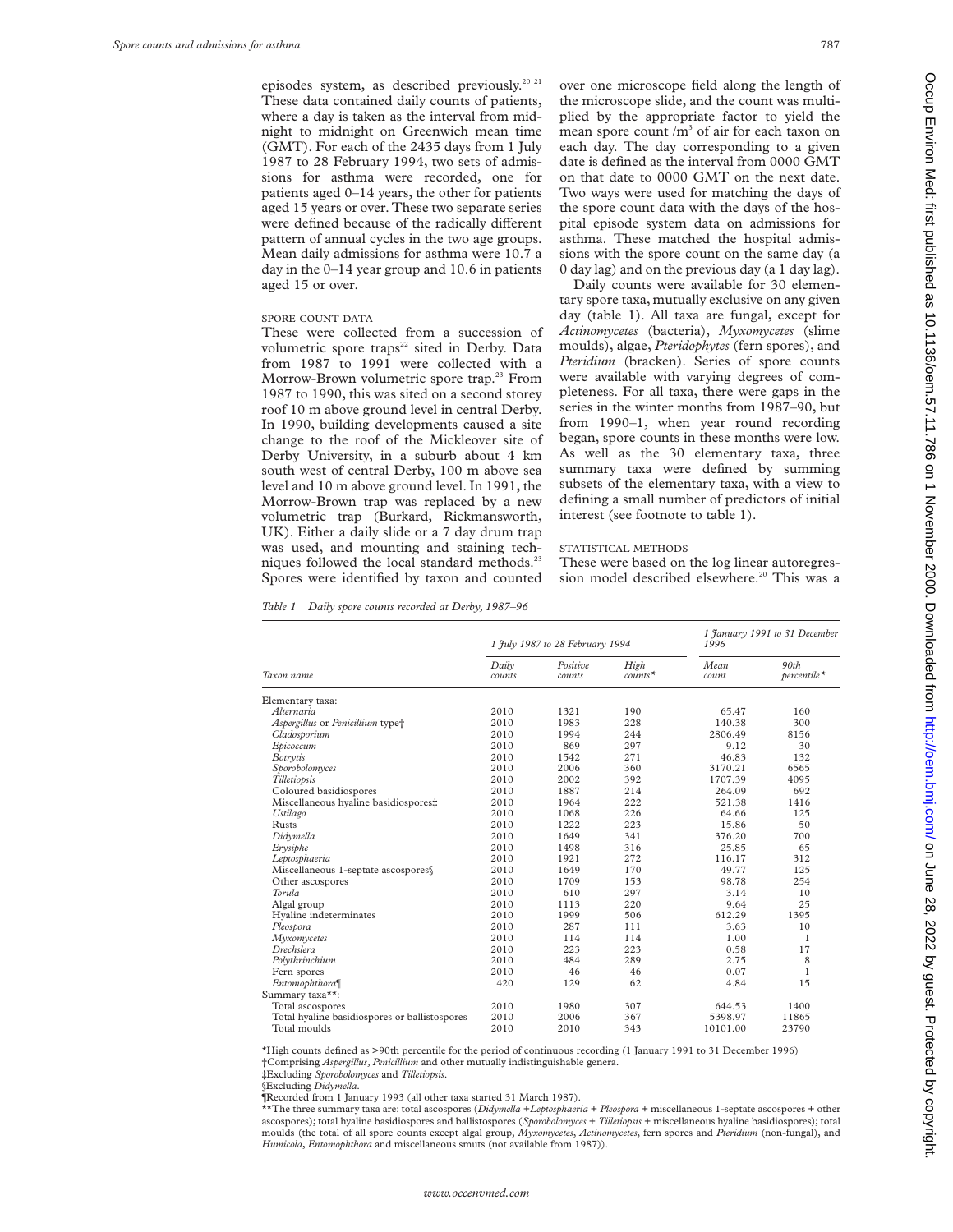statistical model used to forecast the number of admissions for asthma expected in a particular regional health authority in each age group on each day, before spore counts were considered. A separate model was fitted to the admissions data for each age group in the Trent regional health authority, taking into account weekly and annual cycles, longer term trends, and the short term (autoregressive) tendency of numbers of admissions for asthma to be similar to those for the previous 8 days. For each day, a standardised residual was defined, roughly equal to the relative excess of observed admissions for asthma compared with those expected (or forecast), expressed in units of the coefficient of variation (CV).

The standardised residuals were included in analyses in two ways. Firstly, the ability of high spore counts to predict high residuals was measured with Somers'  $D<sup>24</sup>$  This variable compares two conditional probabilities: given that 2 days have unequal spore counts, Somers' *D* is the probability that the day with the higher spore count has the higher standardised residual for admissions for asthma, minus the probability that the day with the higher spore count has the lower standardised residual. It has the advantage that it can be applied both to continuous and to dichotomous exposure variables. For a dichotomous exposure, the statistical significance of Somers' *D* is equivalent to that of the Mann-Whitney *U* test. For continuous data it is equivalent to a test of rank correlation. In these analyses, spore counts were entered in two ways, directly as quantitative variables and after conversion to binary variables, indicating whether or not the count was high in the sense of attaining (or exceeding) the value of a threshold. For each taxon, the threshold was either one or the 90th percentile of counts recorded for that taxon in years from 1991 onwards, whichever was greater (table 1).

Secondly, attention was focused on 6 days of spectacular epidemics, identified elsewhere<sup>20</sup> as days on which the standardised residual, for at least one age group, was over 4 CV units. These epidemics occurred on 30 April 1988 and 15 September 1990 in the 0–14 age group, and on 23 August 1987, 14 June 1989, 23 July 1989, and 4 August 1991 in the age group 15 or more. Odds ratios were calculated (with exact 95% confidence intervals (95% CIs)) to estimate the relative risks of epidemics between days of high and low spore counts for each taxon, together with p values for Fisher's exact test. Also, for each epidemic and taxon, the triplet of three spore counts corresponding to the epidemic day, and the days 7 days before and after it, were compared.

All analyses were carried out with the SAS system<sup>25</sup> or Stata software.<sup>26</sup>

The number of significance tests was large, because of the number of available taxa and the multiple age groups, lag periods, and methods of comparison. The number of alternative statistical procedures for dealing with multiple significance tests is also large, but nearly all use minimum p values. $27$  Tables 2 and 3 therefore show the minimum p values for all available elementary and summary taxa in each analysis.

# **Results**

SPORE COUNTS

Table 1 summarises the spore counts for July 1987 to February 1994 inclusive, corresponding to the time series of hospital admissions, and the thresholds for high counts, derived from the period January 1991 to December 1996, the period of recording all year round at Derby. Note that some taxa have a lot more or less than 10% of their available counts in the high category. The excesses exist because, from 1987 to 1990, winter counts, which usually would have been low, were not available. The deficiencies exist because, for some taxa, the 90th percentile is zero, so a threshold of one was used instead.

# RELATION BETWEEN ADMISSIONS FOR ASTHMA AND HIGH AND LOW SPORE COUNTS

Table 2 summarises the analyses of standardised residuals from the time series of admissions for asthma relative to spore counts for each taxon, expressed as Somers' *D* (indicating the direction of the association) and the corresponding p value (indicating its significance). Results are shown for spore counts on the same day, and on the previous day, dichotomised into low and high categories on the left, and with spore counts treated as continuous variables on the right. The number of days contributing to these statistics is 2002 (2010 minus the first 8 days which had no forecast counts) for all taxa except *Entomophthora* , which started to be recorded late (419 days).

When spore counts for individual taxa were analysed as quantitative variables, two positive and two negative correlations (out of a possible 100) were significant at the 5% level: close to what would be expected by chance alone. The significant positive associations were both with residual categories in the younger age group: miscellaneous hyaline basidiospores (age 0–14, lag 0, p=0.014) and other ascospores (age 0–14, lag 0, p=0.043). Significant inverse associations were found with coloured basidiospores (age  $\geq 15$ , lag 0, p=0.019) and *Drechslera* (age ≥15, lag 1, p=0.023).

When spore counts were dichotomised at the 90th percentile, there were more positive associations than expected by chance alone: one negative and eight positive correlations (out of 100) were significant at the 5% level. All the significant positive associations were in the younger age group, but none were significant at the 1% level. These were: miscellaneous hyaline basidiospores (age 0–14, lag 0, p=0.015); *Didymella* (age 0–14, lag 0, p=0.028); *Leptosphaeria* (age 0–14, lag 0,  $p=0.014$ ); other ascospores (age  $0-14$ , lag 0,  $p=0.043$ ; total ascospores (age  $0-14$ , lag 0, p=0.027); *Botrytis* (age 0–14, lag 1, p=0.012); other ascospores (age  $0-14$ , lag 1,  $p=0.048$ ); and total ascospores (age 0–14, lag 1, p=0.017). The only significant negative association was for *Drechslera* (age  $\geq 15$ , lag 1, p=0.023).

The total mould spore count was not significantly associated with daily admissions for asthma in either age group in any of these analyses (minimum p=0.083).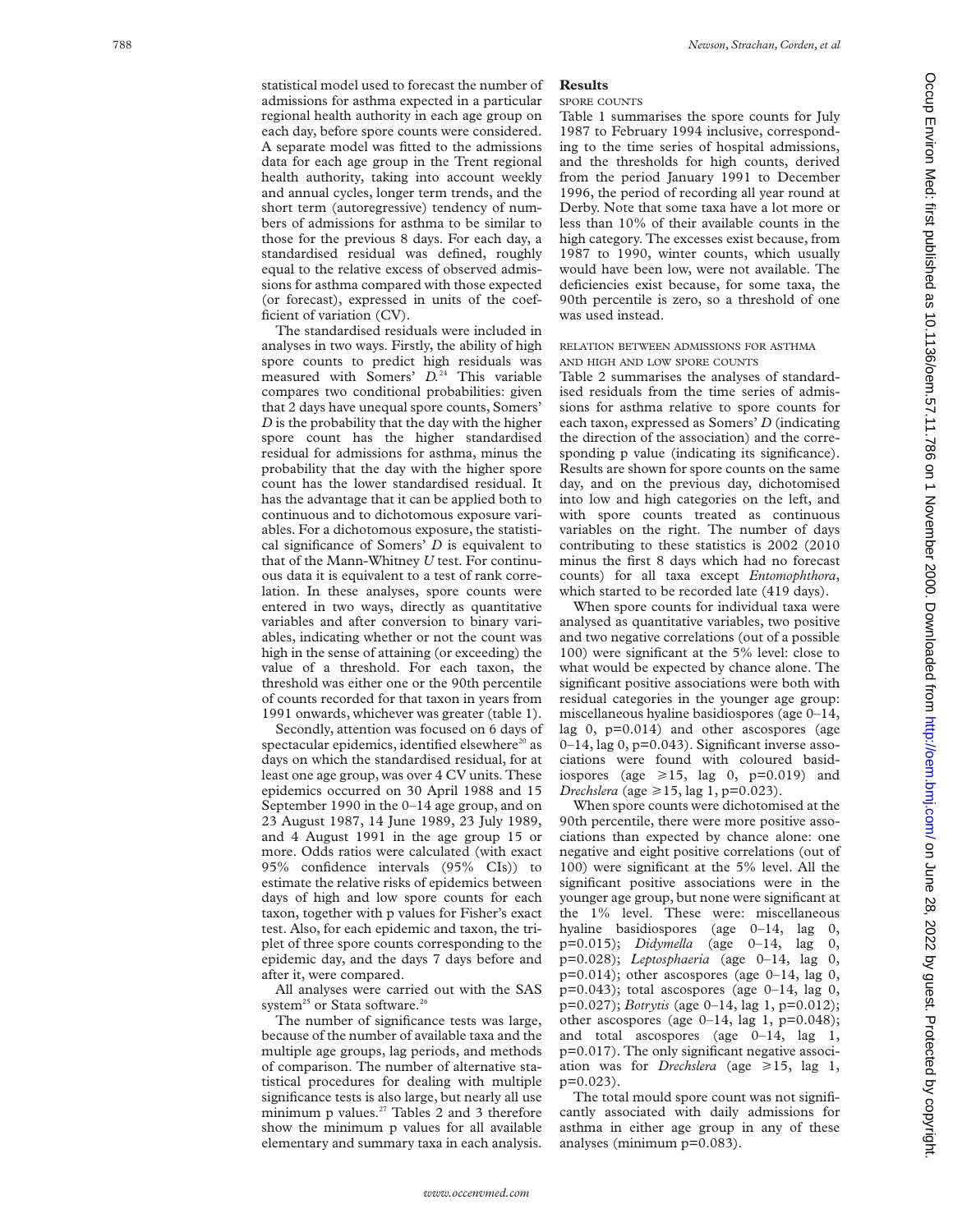| ١<br>i<br>š                     |
|---------------------------------|
| ï                               |
|                                 |
| Ĺ,<br>í                         |
| ׇ֚֓<br>š<br>I<br>ł              |
|                                 |
| j<br>Ŝ,                         |
|                                 |
|                                 |
|                                 |
|                                 |
| í                               |
| ı                               |
| $\ddot{\phantom{a}}$<br>i       |
| ì<br>ì<br>i<br>í                |
| i                               |
|                                 |
|                                 |
| I<br>ì                          |
| j<br>ż<br>Ç<br>j                |
| $\epsilon$<br>J                 |
| ,<br>ś<br>ï<br>j<br>ŝ<br>l<br>i |

|                                 | Same day (lag 0)                                    |                  | Dichotomised (high v low) spore counts |         |                      |                                                           | Quantitative (higher v lower) spore counts<br>Same day (lag 0) |                                                          | Previous day (lag 1) | Dichotomised (high v low) spore counts                                                           |                         |                                                                                  | Previous day (lag 1)                                           |                                                                     | Quantitative (higher v lower) spore counts |                                                                                                    |
|---------------------------------|-----------------------------------------------------|------------------|----------------------------------------|---------|----------------------|-----------------------------------------------------------|----------------------------------------------------------------|----------------------------------------------------------|----------------------|--------------------------------------------------------------------------------------------------|-------------------------|----------------------------------------------------------------------------------|----------------------------------------------------------------|---------------------------------------------------------------------|--------------------------------------------|----------------------------------------------------------------------------------------------------|
|                                 | $Ages\ 0-14$                                        |                  | $Ages \geq 15$                         |         | $Ages\ 0-14$         |                                                           | $4ges \geq 15$                                                 |                                                          | $A$ ges $0-14$       |                                                                                                  | $4ges \geq 15$          |                                                                                  | $A_{\mathcal{E}^{\mathcal{L}\mathcal{S}}}$ 0-14                |                                                                     | $4ges \geq 15$                             |                                                                                                    |
| Taxon name                      | Somers' D                                           | p Value          | Somers' D                              | p Value | Somers' <sup>D</sup> | p Value                                                   | Somers' <sup>D</sup>                                           | p Value                                                  | Somers' <sup>D</sup> | p Value                                                                                          | Somers' D               | p Value                                                                          | Somers' D                                                      | p Value                                                             | Somers' D                                  | p Value                                                                                            |
| Elementary taxa:                |                                                     |                  |                                        |         |                      |                                                           |                                                                |                                                          |                      |                                                                                                  |                         |                                                                                  |                                                                |                                                                     |                                            |                                                                                                    |
| Alternaria                      | 0.01                                                | 0.8991           |                                        | 0.2207  |                      |                                                           |                                                                |                                                          |                      |                                                                                                  |                         |                                                                                  |                                                                |                                                                     |                                            |                                                                                                    |
| Aspergillus or Penicillium type | $-0.00$                                             | 0.9995           | $-0.05$                                | 0.4555  |                      |                                                           |                                                                |                                                          |                      |                                                                                                  |                         |                                                                                  |                                                                |                                                                     |                                            |                                                                                                    |
| Cladosporium                    | 0.02                                                | 0.6105           |                                        | 0.6292  |                      |                                                           |                                                                |                                                          |                      | 0.7995<br>0.4134<br>0.2503                                                                       |                         |                                                                                  |                                                                |                                                                     |                                            |                                                                                                    |
| Epicoccum                       | $-0.04$                                             | 0.2919           |                                        | 0.5342  |                      |                                                           |                                                                |                                                          |                      |                                                                                                  |                         |                                                                                  |                                                                |                                                                     |                                            |                                                                                                    |
| Botrytis                        | 0.05                                                | 0.2033           |                                        | 0.6631  |                      |                                                           |                                                                |                                                          |                      |                                                                                                  |                         |                                                                                  |                                                                |                                                                     |                                            |                                                                                                    |
| Sporobolomyces                  | 0.06                                                | 0.0655           |                                        | 0.5150  |                      |                                                           |                                                                |                                                          |                      |                                                                                                  |                         |                                                                                  |                                                                |                                                                     |                                            |                                                                                                    |
| Tilletiopsis                    | 0.06                                                | 0.0890           | 88885<br>Sécrets                       | 0.6638  |                      | 0.3738<br>0.3538<br>0.3460<br>0.902<br>0.0966<br>0.0973   |                                                                | 0.8883<br>0.5445<br>0.2436<br>0.3103<br>0.3670<br>0.1180 | 5355535<br>5355555   | 0.2030<br>0.0122<br>0.2389<br>0.0417                                                             |                         | $0.6664$<br>$0.6460$<br>$0.8690$<br>$0.6680$<br>$0.1962$<br>$0.9154$<br>$0.9040$ |                                                                |                                                                     | 5558885<br>이후후이후                           | 0.5271<br>0.5196<br>0.3846<br>0.8959<br>0.4845<br>0.4845                                           |
| Coloured basidiospores          |                                                     | 0.2213           | 0.01                                   | 0.9016  |                      |                                                           |                                                                |                                                          |                      |                                                                                                  |                         |                                                                                  |                                                                |                                                                     |                                            |                                                                                                    |
| Miscellaneous hyaline           | 0.10                                                | 0.0145           | 0.04                                   | 0.3338  |                      | 0.1467<br>0.0135                                          | $-0.02$                                                        | 0.0192<br>0.1908                                         | 0.04                 | 0.3458                                                                                           | 8858588885<br>885858888 | 0.8786                                                                           | $\begin{array}{c} 8588332 \\ 65663332 \\ 66666666 \end{array}$ | 0.8674<br>0.3376<br>0.3751<br>0.0549<br>0.32263<br>0.1674<br>0.1674 | $-0.03$<br>$-0.02$                         | 0.0849<br>0.1232                                                                                   |
| basidiospores                   |                                                     |                  |                                        |         |                      |                                                           |                                                                |                                                          |                      |                                                                                                  |                         |                                                                                  |                                                                |                                                                     |                                            |                                                                                                    |
| Ustilago                        | 0.01                                                | 0.7433           | $-0.01$                                | 0.8426  |                      |                                                           |                                                                |                                                          |                      |                                                                                                  |                         |                                                                                  |                                                                |                                                                     |                                            |                                                                                                    |
| Rusts                           | 0.04                                                | 0.3378           | 0.00                                   | 0.9789  |                      | 0.4102<br>0.1100<br>0.2526<br>0.04747<br>0.4747<br>0.2918 | 888858<br>89885                                                | 0.2585<br>0.8339<br>0.2904<br>0.5456<br>0.2803           | 886888<br>886888     | 0.9493<br>0.9154<br>0.0606                                                                       | 035035<br>036000        | 0.6632<br>0.2836                                                                 | 588885<br>598885                                               | 0.7536<br>0.9073<br>0.2596<br>0.2086<br>0.4924                      | 855588<br>Poppo                            | $\begin{array}{r} 0.8912 \\ 0.6299 \\ 0.62904 \\ 0.6304 \\ 0.5294 \\ 0.8987 \\ 0.0304 \end{array}$ |
| Didymella                       | 0.08                                                | 0.0277           | 0.04                                   | 0.2492  |                      |                                                           |                                                                |                                                          |                      |                                                                                                  |                         | 0.6973                                                                           |                                                                |                                                                     |                                            |                                                                                                    |
| Erysiphe                        | $-0.06$                                             | 0.0911           | 0.00                                   | 0.9055  |                      |                                                           |                                                                |                                                          |                      | $\begin{array}{c} 0.6000 \\ 0.0382 \\ 0.3680 \end{array}$                                        |                         | 0.6437<br>0.3258<br>0.1072                                                       |                                                                |                                                                     |                                            |                                                                                                    |
| Leptosphaeria                   | $0.10$<br>0.08                                      | 0.0137<br>0.1153 | 0.04                                   | 0.2927  |                      |                                                           |                                                                |                                                          |                      |                                                                                                  |                         |                                                                                  |                                                                |                                                                     |                                            |                                                                                                    |
| Miscellaneous 1-septate         |                                                     |                  |                                        | 0.6426  |                      |                                                           |                                                                |                                                          |                      |                                                                                                  |                         |                                                                                  |                                                                |                                                                     |                                            |                                                                                                    |
| ascospores                      |                                                     |                  |                                        |         |                      |                                                           |                                                                |                                                          |                      |                                                                                                  |                         |                                                                                  |                                                                |                                                                     |                                            |                                                                                                    |
| Other ascospores                | 0.10                                                | 0.0428           | 0.09                                   | 0.0918  |                      | 0.0432<br>0.9427<br>0.5727<br>0.3474<br>0.3555<br>0.3555  | 5558888865<br>PPPPPPPPPP                                       | 0.5020<br>0.6726<br>0.6519<br>0.4894<br>0.6554           |                      |                                                                                                  |                         | 0.1966<br>0.7971<br>0.0547                                                       | 8585585588<br> <br> <br> <br>                                  | 0.1295<br>0.7910<br>0.8836<br>0.8474<br>0.4346<br>0.7792            | 5588588538<br>Pooppeed                     | 0.6340<br>0.6340<br>0.3961                                                                         |
| Torula                          | $-0.00$                                             | 0.9830           | $-0.01$<br>$-0.05$                     | 0.6813  |                      |                                                           |                                                                |                                                          |                      |                                                                                                  |                         |                                                                                  |                                                                |                                                                     |                                            |                                                                                                    |
| Algal group                     | $-0.01$                                             | 0.8166           |                                        | 0.2361  |                      |                                                           |                                                                |                                                          |                      |                                                                                                  |                         |                                                                                  |                                                                |                                                                     |                                            |                                                                                                    |
| Hyaline indeterminates          | 0.03                                                | 0.3515           |                                        | 0.5568  |                      |                                                           |                                                                |                                                          |                      |                                                                                                  |                         | 0.4251<br>0.7761<br>0.1250                                                       |                                                                |                                                                     |                                            | $0.0886$<br>$0.8422$<br>$0.1220$<br>$0.0233$                                                       |
| Pleospora                       | 0.01                                                | 0.9206           |                                        | 0.8624  |                      |                                                           |                                                                |                                                          |                      |                                                                                                  |                         |                                                                                  |                                                                |                                                                     |                                            |                                                                                                    |
| Myxomycetes                     | 0.02                                                | 0.6729           |                                        | 0.9937  |                      |                                                           |                                                                |                                                          |                      |                                                                                                  |                         |                                                                                  |                                                                |                                                                     |                                            |                                                                                                    |
| Drechslera                      | 0.04                                                | 0.3515           |                                        | 0.6328  |                      |                                                           |                                                                |                                                          |                      |                                                                                                  |                         | 0.0227                                                                           |                                                                |                                                                     |                                            |                                                                                                    |
| Polythrinchium                  |                                                     | 0.5037           |                                        | 0.3567  |                      | 0.7716                                                    |                                                                | 0.2199                                                   |                      |                                                                                                  |                         | 0.1327                                                                           |                                                                |                                                                     |                                            | 0.5842                                                                                             |
| Fern spores                     | $\begin{array}{c} 0.01 \\ 0.05 \\ 0.05 \end{array}$ | 0.8981           | $-0.07$                                | 0.4405  |                      |                                                           |                                                                |                                                          |                      |                                                                                                  |                         |                                                                                  |                                                                |                                                                     |                                            |                                                                                                    |
| Entomophthora                   |                                                     | 0.5493           |                                        | 0.9928  |                      | 0.8941<br>0.7946<br>0.0135                                |                                                                | 0.4434<br>0.4489<br>0.0192                               |                      | 0.0480<br>0.1479<br>0.8316<br>0.874324<br>0.0.37322<br>0.0.7915<br>0.0.7915<br>0.0.0.0.0.0.0.0.0 |                         | 0.6362<br>0.5519<br>0.0227                                                       |                                                                | 0.8020<br>0.3343<br>0.9294<br>0.0549                                |                                            | 0.6404<br>0.2830<br>0.0233                                                                         |
| Minimum p value:                |                                                     | 0.0137           |                                        | 0.0918  |                      |                                                           |                                                                |                                                          |                      |                                                                                                  |                         |                                                                                  |                                                                |                                                                     |                                            |                                                                                                    |
| Summary taxa:                   |                                                     |                  |                                        |         |                      |                                                           |                                                                |                                                          |                      |                                                                                                  |                         |                                                                                  |                                                                |                                                                     |                                            |                                                                                                    |
| Total ascospores                | $0.08$<br>0.05                                      | 0.0273           | 0.07                                   | 0.0441  | $0.02$<br>0.03       | 0.1552<br>0.0604                                          | $-0.01$                                                        | 0.3519<br>0.2475                                         | 0.04                 | 0.0169<br>0.2406                                                                                 | 0.06                    | 0.1150<br>0.9775                                                                 | $0.02$<br>$0.02$                                               | 0.1710<br>0.2026                                                    | $-0.01$<br>$-0.02$                         | 0.3626<br>0.2196                                                                                   |
| Total hyaline basidiospores or  |                                                     | 0.1067           | 0.00                                   | 0.9364  |                      |                                                           |                                                                |                                                          |                      |                                                                                                  |                         |                                                                                  |                                                                |                                                                     |                                            |                                                                                                    |
| ballistospores                  |                                                     |                  |                                        |         |                      |                                                           |                                                                |                                                          |                      |                                                                                                  |                         |                                                                                  |                                                                |                                                                     |                                            |                                                                                                    |
| Total moulds                    | 0.02                                                | 0.4828<br>0.0273 | 0.06                                   | 0.0830  | 0.02                 | 0.1315<br>0.0604                                          | $-0.02$                                                        | 0.2199<br>0.2199                                         | 0.04                 | 0.2026                                                                                           | 0.02                    | 0.4824<br>0.1150                                                                 | 0.02                                                           | 0.1536<br>0.1536                                                    | $-0.01$                                    | 0.3551<br>0.2196                                                                                   |
| Minimum p value:                |                                                     |                  |                                        | 0.0441  |                      |                                                           |                                                                |                                                          |                      |                                                                                                  |                         |                                                                                  |                                                                |                                                                     |                                            |                                                                                                    |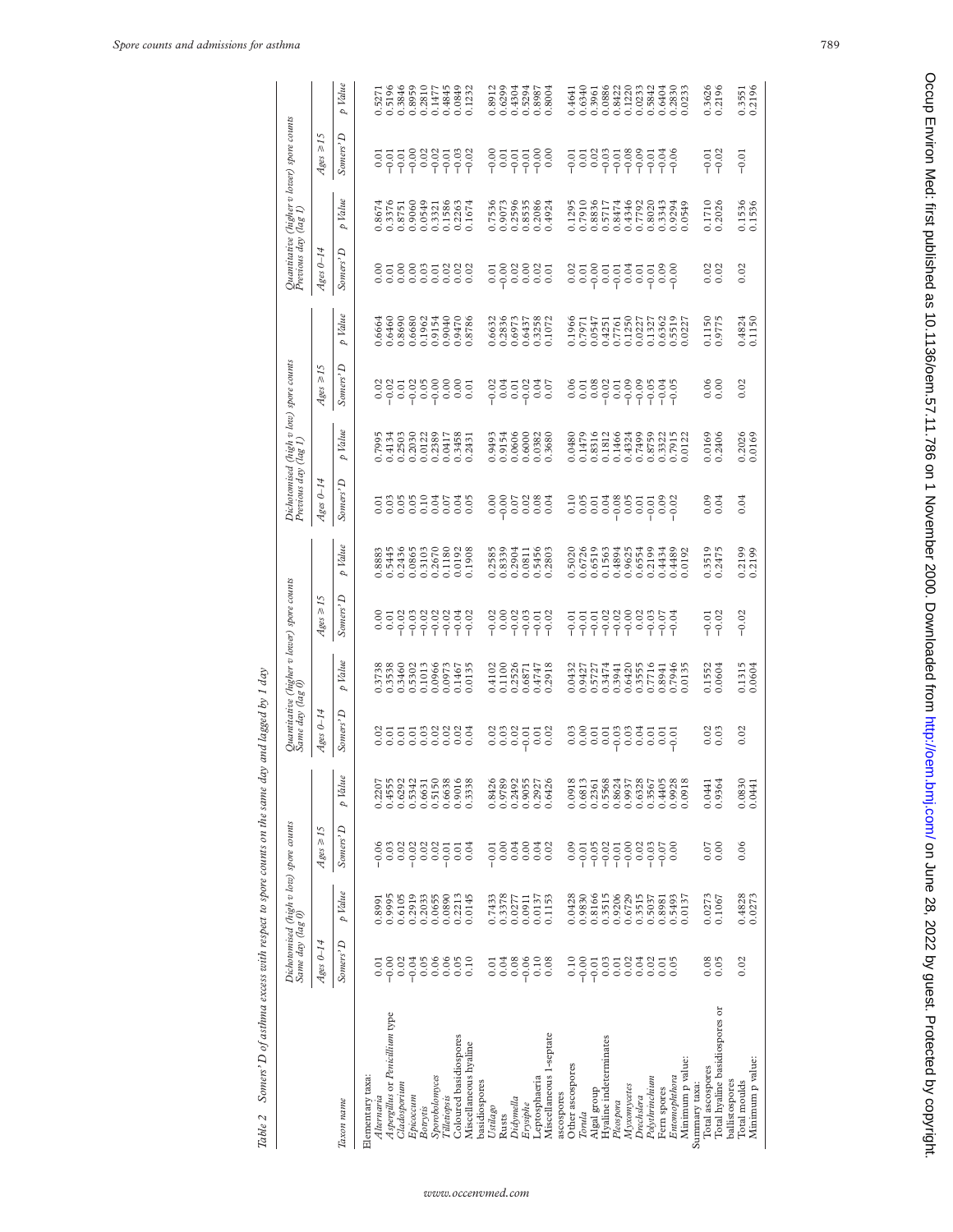|                                    |                   | Spore counts on the same day (lag 0) |                       |                                       |                                                   |                                                          |                                      |                     | Spore counts on the previous day (lag $I$ )                                                                                                             |                |                      |                      |                                                          |                                                                                                      |
|------------------------------------|-------------------|--------------------------------------|-----------------------|---------------------------------------|---------------------------------------------------|----------------------------------------------------------|--------------------------------------|---------------------|---------------------------------------------------------------------------------------------------------------------------------------------------------|----------------|----------------------|----------------------|----------------------------------------------------------|------------------------------------------------------------------------------------------------------|
|                                    | High count days   |                                      | Low count             | days                                  | Odds                                              |                                                          |                                      | High count days     |                                                                                                                                                         | Low count days |                      | Odds                 |                                                          |                                                                                                      |
| Тахоп пате                         | Epidenic          | Other                                | Epidemic              | Other                                 | ratio                                             | 95% CI)                                                  | p Value                              | Epidenic            | Other                                                                                                                                                   | Epidemic       | Other                | ratio                | (D %26                                                   | p Value                                                                                              |
| Elementary taxa:                   |                   |                                      |                       |                                       |                                                   |                                                          |                                      |                     |                                                                                                                                                         |                |                      |                      |                                                          |                                                                                                      |
| Alternaria                         |                   | <b>S</b>                             |                       | 807                                   | $\overline{9}$                                    | to 17.21<br>0.04                                         | 0.4507                               |                     |                                                                                                                                                         |                | 809                  |                      | to 72.57<br>(1.28)                                       | 0.0136                                                                                               |
| Aspergillus or Penicillium type    |                   | 227                                  |                       |                                       |                                                   | $0.03$ to $14.01$                                        | 0.5164                               |                     |                                                                                                                                                         |                | 769                  |                      | $(0.03 \text{ to } 14.01$                                | 0.5164                                                                                               |
| $\alpha$ dosporium                 |                   | 241                                  | $n \omega$            | 1769<br>1755<br>1731                  |                                                   | $(0.97 \text{ to } 54.58)$                               | 0.0270                               |                     |                                                                                                                                                         |                |                      |                      | $(0.97$ to 54.58                                         | 0.0270                                                                                               |
| Epicoccum                          |                   | 293                                  |                       |                                       |                                                   | $0.02$ to $10.44$                                        | 1.0000                               |                     |                                                                                                                                                         |                |                      |                      | $(0.26 \text{ to } 20.45)$                               |                                                                                                      |
| Botrytis                           |                   | 265                                  | ᡪ                     |                                       |                                                   |                                                          | 0.1850                               |                     |                                                                                                                                                         |                | 1753<br>1704<br>1731 |                      |                                                          | 0.2160<br>0.1850                                                                                     |
| Sporobolomyces                     |                   | 352                                  |                       |                                       |                                                   | $(0.29 \text{ to } 22.90)$<br>$(0.62 \text{ to } 34.98)$ | 0.0727                               |                     |                                                                                                                                                         |                |                      |                      | $(0.29 \text{ to } 22.90)$<br>$(0.21 \text{ to } 16.30)$ |                                                                                                      |
| <b><i><u>Cilletiopsis</u></i></b>  |                   | 384                                  |                       | 8221112<br>211112<br>221112           |                                                   | $0.56$ to $31.43$                                        | 0.0905                               |                     |                                                                                                                                                         |                |                      |                      | $(0.19 \text{ to } 14.65)$                               | 0.2890<br>0.3282                                                                                     |
| Coloured basidiospores             |                   |                                      |                       |                                       |                                                   | $(0.38 \text{ to } 29.52)$                               | 0.1278<br>0.5065<br>1.0000<br>0.5048 |                     |                                                                                                                                                         |                |                      |                      | $(0.04 \text{ to } 15.06)$                               |                                                                                                      |
| Miscelaneous hyaline basidiospores |                   |                                      |                       |                                       |                                                   | $(0.03 \text{ to } 14.44)$                               |                                      |                     |                                                                                                                                                         |                |                      |                      | (0.00 to 6.83)                                           |                                                                                                      |
| Ustilago                           |                   |                                      |                       |                                       |                                                   | $(0.00 \text{ to } 6.94)$                                |                                      |                     |                                                                                                                                                         |                |                      |                      | $(0.03 \text{ to } 14.59)$                               |                                                                                                      |
| Rusts                              |                   |                                      |                       |                                       |                                                   | $0.03$ to 14.52                                          |                                      |                     |                                                                                                                                                         |                |                      |                      | $(0.36 \text{ to } 28.46)$                               |                                                                                                      |
| Didymella                          | $\sim$            | 233333755574                         | cnm tnn tn cm com n c |                                       |                                                   | $0.65$ to 36.74                                          | 0.0656                               | $QQQ -$             | E N T N U M M M M N O O O O O U O O M 80 O T T N 80<br>80 N T O N U M M N N N N N N N N N N N T T N 80<br>80 N N N N M N N N N N N N N N N N N T T N 80 |                |                      |                      | $(0.22 \text{ to } 17.12)$<br>$(0.24 \text{ to } 19.05)$ | $\begin{array}{l} 0.4930 \\ 1.0000 \\ 0.5031 \\ 0.1350 \\ 0.2720 \\ 0.2372 \\ 0.3372 \\ \end{array}$ |
| Erysiphe                           | $\sim$            |                                      |                       |                                       |                                                   | $(0.24 \text{ to } 19.05)$                               | 0.2372                               |                     |                                                                                                                                                         |                |                      |                      |                                                          |                                                                                                      |
| Leptosphaeria                      |                   |                                      |                       |                                       |                                                   | $(0.03 \text{ to } 11.44)$                               | 0.5841                               |                     |                                                                                                                                                         |                |                      |                      | $(0.03 \text{ to } 11.44)$                               |                                                                                                      |
| Miscelaneous 1-septate ascospores  |                   |                                      |                       | 1686<br>17827<br>1845<br>1778<br>1789 |                                                   | $0.05$ to 19.47                                          | 0.4132                               | - o m n – n o o m o |                                                                                                                                                         |                |                      |                      | (0.00 to 9.20)                                           | 1.0000                                                                                               |
| Other ascospores                   |                   |                                      |                       |                                       |                                                   | $(0.55 \text{ to } 42.94)$                               | 0.0710                               |                     |                                                                                                                                                         |                |                      | $\frac{12.31}{2.91}$ | $(1.63 \text{ to } 92.40)$                               | 0.0074                                                                                               |
| Torula                             |                   |                                      |                       |                                       |                                                   | $0.02$ to $10.40$                                        | 1.0000                               |                     |                                                                                                                                                         |                |                      |                      | $(0.26 \text{ to } 20.37)$                               | 0.2172                                                                                               |
| Algal group                        | $\circ$           | 218                                  |                       |                                       |                                                   | $(0.00 \text{ to } 6.97)$                                | 1.0000                               |                     |                                                                                                                                                         |                |                      |                      | $(0.03 \text{ to } 14.67)$                               | 0.5014                                                                                               |
| Hyaline indeterminates             | $m \circ \circ m$ | 497                                  |                       |                                       |                                                   | $(0.40 \text{ to } 22.58)$                               | 0.1687                               |                     |                                                                                                                                                         |                |                      |                      | $(0.14 \text{ to } 10.53)$                               | 0.6435                                                                                               |
| Pleospora                          |                   | $\Xi$                                |                       | 1885                                  |                                                   | $(0.00 \text{ to } 14.59)$                               | 1.0000                               |                     |                                                                                                                                                         |                | 1882                 |                      | $(0.00 \text{ to } 14.59)$                               |                                                                                                      |
| $M$ yxomycetes                     |                   | 114                                  |                       | 882<br>1709<br>1709                   |                                                   | $(0.00 \text{ to } 14.18)$                               | 1.0000                               |                     |                                                                                                                                                         |                |                      |                      | $(0.00 \text{ to } 14.18)$                               |                                                                                                      |
| Drechslera                         |                   | 217<br>287                           |                       |                                       |                                                   | 1.09 to 61.47                                            | 0.0204                               |                     |                                                                                                                                                         |                |                      |                      | $(1.09 \text{ to } 61.47)$                               |                                                                                                      |
| Polythrinchium                     |                   |                                      |                       |                                       | $\begin{array}{c} 20 \\ 1.10 \\ 0.00 \end{array}$ | $0.03$ to $10.70$                                        | 1.0000                               |                     |                                                                                                                                                         |                | 1779<br>1708<br>1951 |                      |                                                          | $\begin{array}{l} 1.0000 \\ 1.0000 \\ 0.0204 \\ 0.6023 \\ 0.6033 \end{array}$                        |
| Fern spores                        |                   | $\frac{6}{3}$                        |                       | 1950                                  |                                                   | $(0.00 \text{ to } 36.97)$                               | 1.0000                               |                     | 45                                                                                                                                                      |                |                      |                      | $[0.00~{\rm to}~5.06)$ $(0.18~{\rm to}~79.53)$           |                                                                                                      |
| Minimum p value                    |                   |                                      |                       |                                       |                                                   |                                                          | 0204                                 |                     |                                                                                                                                                         |                |                      |                      |                                                          | 0.0074                                                                                               |
| Summary taxa:                      |                   |                                      |                       |                                       |                                                   |                                                          |                                      |                     |                                                                                                                                                         |                |                      |                      |                                                          |                                                                                                      |
| Total ascospores                   |                   | 304                                  | $\omega$ $\omega$     | 1692                                  | 5.57<br>4.56                                      | $(0.74 \text{ to } 41.69)$                               | 0.0499                               | U U                 | 305                                                                                                                                                     |                | 1691<br>1636         | 2.77<br>2.27         |                                                          |                                                                                                      |
| Total hyaline basidiospores or     |                   | 359                                  |                       | 1637                                  |                                                   | $(0.61 \text{ to } 34.15)$                               | 0.0764                               |                     | 360                                                                                                                                                     |                |                      |                      | $(0.25$ to $19.43)$<br>$(0.20$ to $15.92)$               | 0.2313                                                                                               |
| ballistospores                     |                   |                                      |                       |                                       |                                                   |                                                          |                                      |                     |                                                                                                                                                         |                |                      |                      |                                                          |                                                                                                      |
| Minimum p value<br>Total moulds    |                   | 335                                  | $\sim$                | 1661                                  | 9.92                                              | $(1.41 \text{ to } 109.84)$                              | 0.0091                               | N                   | 337                                                                                                                                                     |                | 1659                 | 2.46                 | $(0.22 \text{ to } 17.24)$                               | 0.2696<br>0.2313                                                                                     |
|                                    |                   |                                      |                       |                                       |                                                   |                                                          |                                      |                     |                                                                                                                                                         |                |                      |                      |                                                          |                                                                                                      |

Table 3 Odds ratios for asthma epidemics in relation to high and low spore counts Table 3 Odds ratios for asthma epidemics in relation to high and low spore counts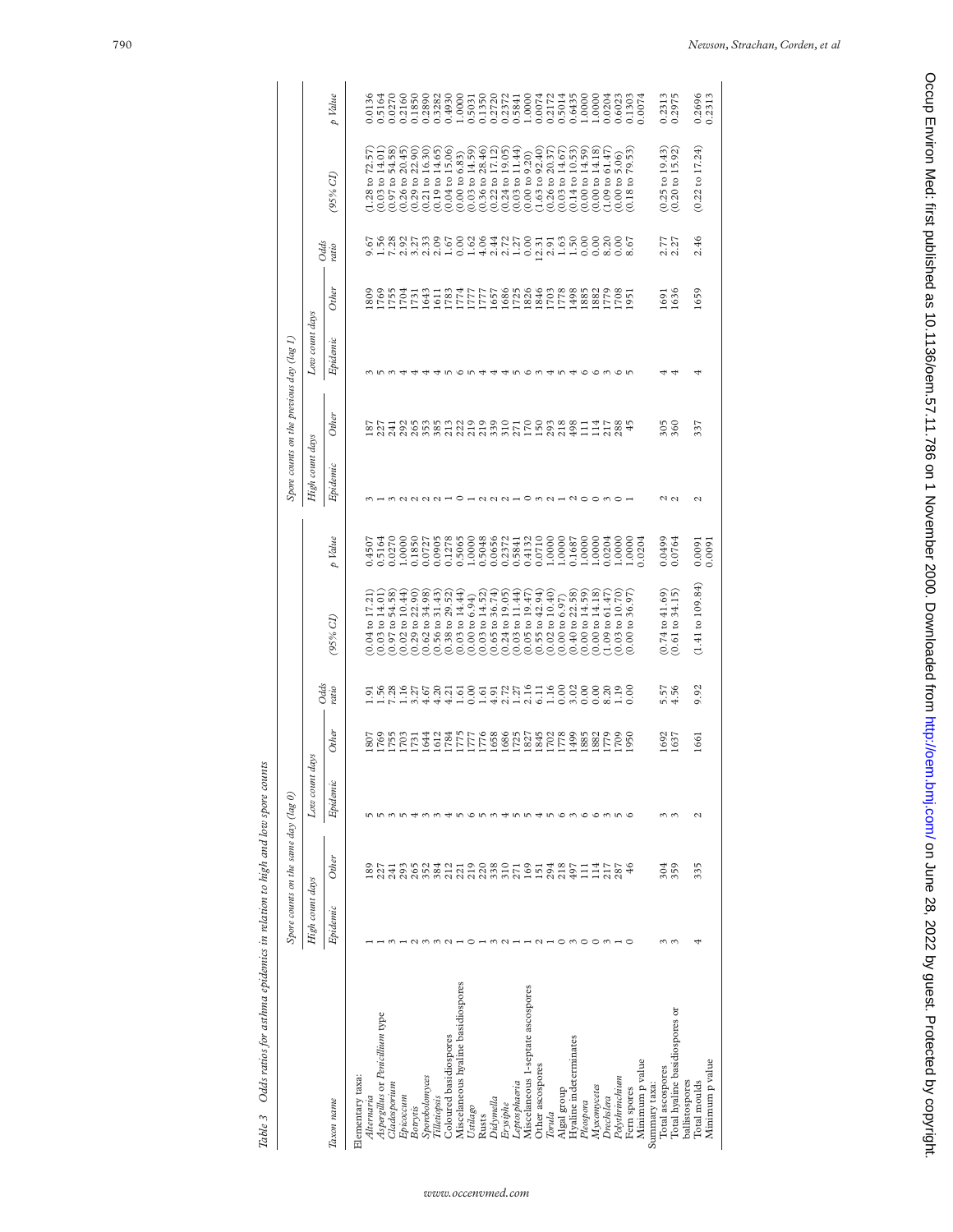ODDS RATIOS FOR EPIDEMICS

There were six epidemics, all of which occurred on days with counts on the same and the previous day for all elementary taxa, except *Entomophthora*. Table 3 shows the relation between the epidemic days and high spore counts for each taxon, with 0 day and 1 day lags. Asthma epidemics were about 10 times more likely on a day with a high total mould spore count (p<0.01), but with wide 95% CIs for the odds ratio (1.4 to 109.8). Although the association of epidemics with total spore count on the previous day was weaker, there were significant associations (at the 5% level) with counts of *Alternaria*, *Drechslera*, and other ascospores, when analysed with a 1 day lag.

# COUNT TRIPLET ANALYSIS

A more quantitative test of the relation between epidemics of asthma and spore counts, which also controls for seasonal variation, was to compare spore counts on the epidemic day with those 7 days before and 7 days afterwards. In this case we have only six epidemics, and therefore no more than six triplets of counts for such an analysis. For three out of these six epidemics, the total spore count on the epidemic day was higher than either of the total spore counts 7 days before and after.

### **Discussion**

These analyses are an attempt to assess the predictive power of spore count data, the availability of which was sometimes fragmentary, to predict admissions for asthma, the background variation of which was complicated. This is why the approach of residual analysis was chosen. This predictive power was measured in four different ways. Three of these have produced no more significant results than we might expect by chance, given the number of 95% CIs that have been calculated. All four methods suggest that spore counts alone cannot be the basis of a public warning system without generating an extremely high rate of false alarms.

The first approach (table 2) dichotomised spore counts into high and low categories. If high spore counts precipitated asthma, then warnings might be issued to the public in the event of spore counts exceeding a danger threshold. The thresholds used here do not seem to be very powerful predictors, as when 1 day has a high spore count and 1 day has a low spore count, the high count day is not especially more likely to have a higher asthma excess than the low count day.

The second method (also shown in table 2) sought a correlation between admissions for asthma and spore counts across their full range, without giving an undue influence to tiny minorities of outlying counts. Somers' *D* can be used to sense such a gradient without committing ourselves to a particular functional form for the exposure-response relation, the estimation of which would be highly affected by small numbers of extremely high spore counts.

The third approach (table 3) concentrates attention on spectacular epidemics, of which there were only six in the Trent regional health authority between July 1987 and February 1994. High total moulds on the same day predicted four of those six epidemics, but only four of 343 high spore days were associated with asthma epidemics. If we use a more stringent definition of high spore count (above the 99th percentile), the predictive power is one epidemic (in 1987) among 34 very high spore days.

The fourth way compares epidemic days with the days 1 week before and after, by analogy with similar methods used elsewhere on 55 epidemic episodes.20 This avoids the problem of seasonal confounding, asthma epidemics being more common in the summer when spore counts are generally higher, but is statistically much less powerful than comparisons that include all non-epidemic days (table 3).

A general problem with all these analyses is that of multiple comparisons. With over 20 taxa being tested, at least one will be significant at the 5% level, on average, just by chance, even if all null hypotheses are true and none of the taxa have any predictive value. Also, we tested each taxon up to eight times (two lags multiplied by four different statistical measures of predictive power), and split some analyses into two age groups. The overall pattern of results lacked consistency, except that all the significant positive associations occurred in the 0–14 age group. Nevertheless, this comprehensive analysis of admissions for asthma relative to outdoor spore counts showed several positive associations which might form a basis for future work.

Causal relations were not convincingly found, but cannot be ruled out. For instance, it may be that mould spores are patchily distributed, so that a high count at Derby correlates poorly with aeroallergen concentrations over the rest of the Trent region, and asthma epidemics take place only when spores are abundant in all parts of the region. This possibility could be rectified by analysing data from a smaller and more densely populated area. However, we can conclude that outdoor spore counts measured at Derby do not seem to predict daily rates of admission for asthma in the Trent region as a whole sufficiently well to be the basis for a public warning system.

Another possibility is that spores cause asthma attacks only in combination with other factors, such as thunderstorms.<sup>28</sup> This seems to be the case for grass pollen,<sup>21</sup> but, to demonstrate this synergism convincingly, we had to combine data from several regions, many of which lack data on mould spores. Only 1 of the 6 epidemic days in Trent (23 August 1987) was associated with substantial local thunderstorm activity (on the previous day), so this interaction cannot be the explanation for most well defined epidemics.<sup>20</sup> However, this thunderstorm on 22 August 1987 was associated with exceptionally high counts of *Didymella* spores,<sup>2</sup> which may have played a part in that specific epidemic, as suggested for an earlier asthma epidemic in Birmingham.<sup>17</sup>

Measurements of air pollution were not available for the whole Trent region, but our results suggest that it is unlikely that mould